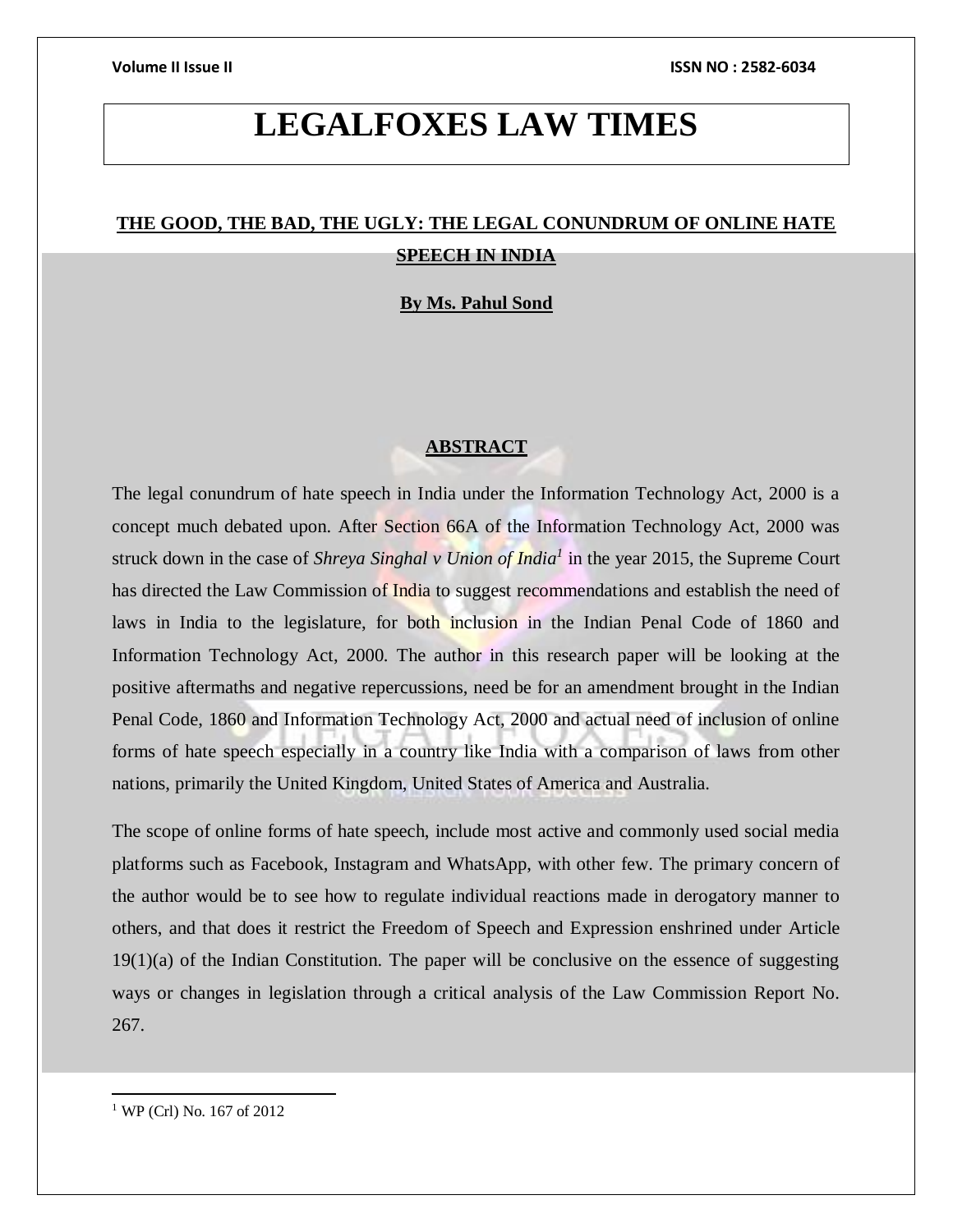*Keywords:* Freedom of Speech and Expression, Indian Penal Code, 1860, Information Technology Act, 2000, Law Commission Report No. 267

### **1. INTRODUCTION:**

Human beings have become accustomed to their surroundings for they are ensured protection in lieu of the Fundamental Rights bestowed upon them by the State. The constant expansion of these rights into the realms of other guiding policies and duties to be fulfilled by the State, has undoubtedly made them take everything already arranged and served in a platter for. However, the non-inclusion of certain spheres and domains, falsify these perceived notions. One such province that falls as a restriction to the Freedom of Speech and Expression in India, is that of the common parlance concept of "Hate Speech".

Although the concept has not been defined in any legislation or the Constitution itself and neither has the use of the word been made, but for the purpose of this research paper, the author will adopt certain aspects from the definition given by The Council of Europe's Committee of Ministers to Member States on Hate Speech as follows:

"... the term "hate speech" shall be understood as covering all forms of expression which spread, incite, promote or justify racial hatred, xenophobia, anti-Semitism or other forms of hatred based on intolerance, including: intolerance expressed by aggressive nationalism and ethnocentrism, discrimination and hostility against minorities, migrants and people of immigrant origin."<sup>2</sup> This has been broken down into three facets namely for racial hatred, religious hatred and expression of aggressive nationalism. In the Indian context, there are many legislations that have been talked about in the Law Commission Report No. 267 on Hate Speech in March 2017 which include Indian Penal Code, 1860, Representation of People's Act, 1951, Code of Criminal Procedure, 1973 and many more.

This definition will be restricted to categorize and analyze online forms of hate speech. For the very first time in India, after Section 66A of the Information Technology Act, 2000 was struck down, a need for the regulation of the two forms of hate speech – verbal and online, was realized by theSupreme Court which gave directions for the investigation of the need of the law and

<sup>&</sup>lt;sup>2</sup> Summary report of the Secretary General. prepared by the Directorate of Human Rights on the 4th European Ministerial Conference on Mass Media Policy (Prague, Dec. 7-8, 1994), Appendix III para 7.Retrieved from: <https://rm.coe.int/16806461fb>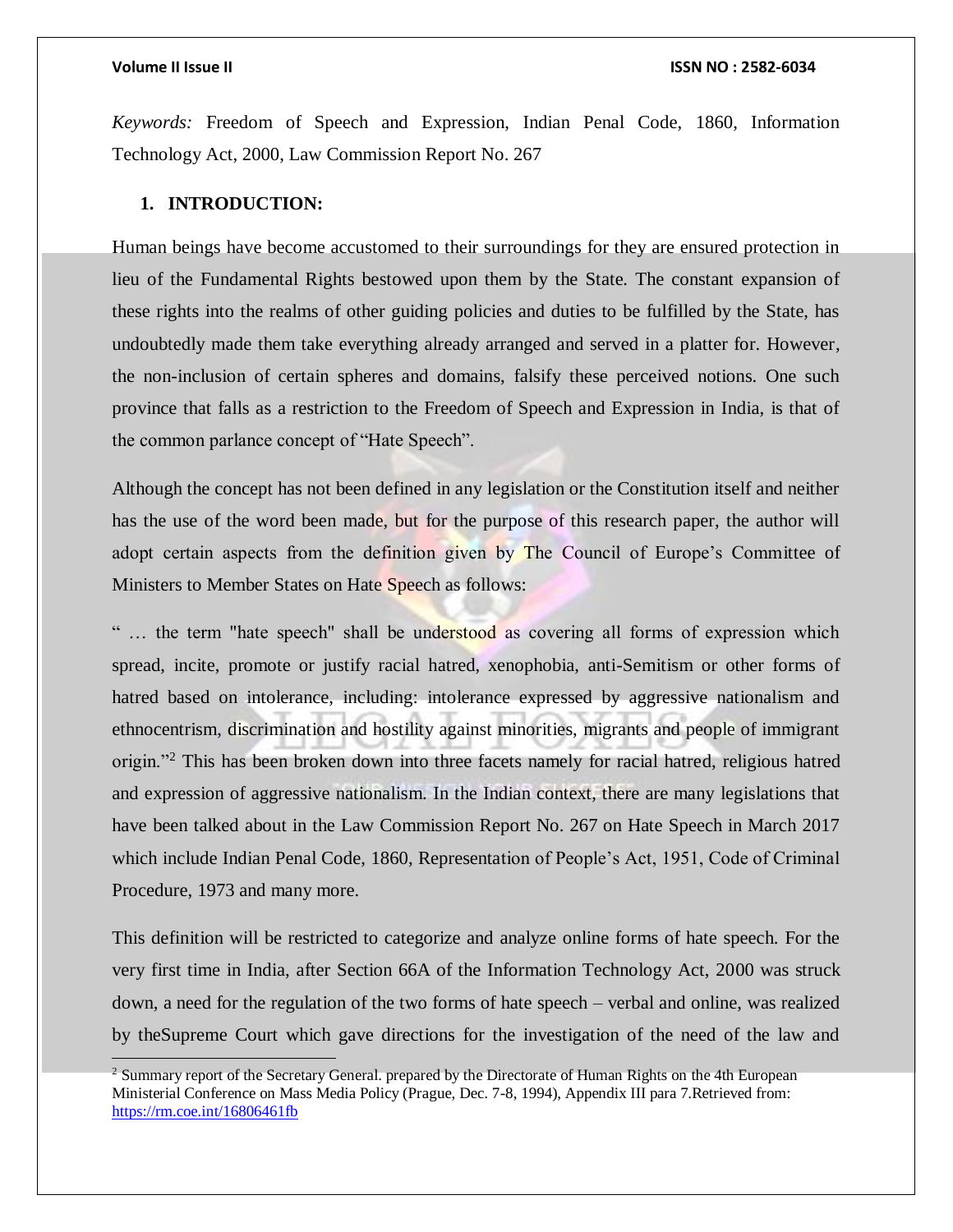### **Volume II Issue II ISSN NO : 2582-6034**

hence the present Law Commission Report No. 267 came to being. A proposal was then put forth for the amendment of the Indian Penal Code, 1860 and Code of Criminal Procedure, 1973 which explicitly laid down what must constitute the same.But, to this proposal, I do not agree completely as there is a scope of interpretation in the negative sense as well. Apart from this, in the absence of required law, the misuse of provisions with a wider ambit to include hate speech such as in Section 124A and 153A of the Indian Penal Code, 1860, have been made, for criminalizing sedition and promotion of enmity between two different groups. Hence in the current research paper, the author will critically analyze the Law Commission Report No. 267 with respect to online forms of hate speech.

### **2. FREEDOM OF SPEECH AND EXPRESSION:**

Article 19(2) of the Constitution of India provides for forms of reasonable restrictions on the freedom and fundamental rights bestowed under Article 19(1) of speech and expression. Jurisprudentially, any freedom comes with the inherent capacity of liberty as it is not a right and thence, does it not possess any duty. However, in this case, the expression freedom, has a connotation of "Right to Freedom of Speech and Expression" and hence is not an absolute right. This means every individual has a sense of duty towards the other individual in the society, which in case of India is restricted to one citizen towards the other. History edifices various instances where, such freedom has been misused to such a grave extent to wash the minds of people and direct them to a destructive path, without their conscious knowledge as in case of orate excellent speakers like Benito Mussolini and Adolf Hitler in German media.As it can be seen, if a person is not allowed to recount even the true facts of history, then it is a direct attack on the sacrosanct right of speech and expression.<sup>3</sup> Hence, the drafters of this Constitution, while interpreting the American Constitution to not provide it as an absolute right, deemed it necessary in the best interest of the democracy to incorporate this right with exceptions like subject to public morality and order and denied its absolute nature. Hence, now speech comes with responsibility and accountability.

<sup>3</sup>Raghav Pandey, N.B. (2019, April 04). *Hate speech vs free speech.* Retrieved from The Pioneer: <https://www.dailypioneer.com/2019/columnists/hate-speech-vs-free-speech.html>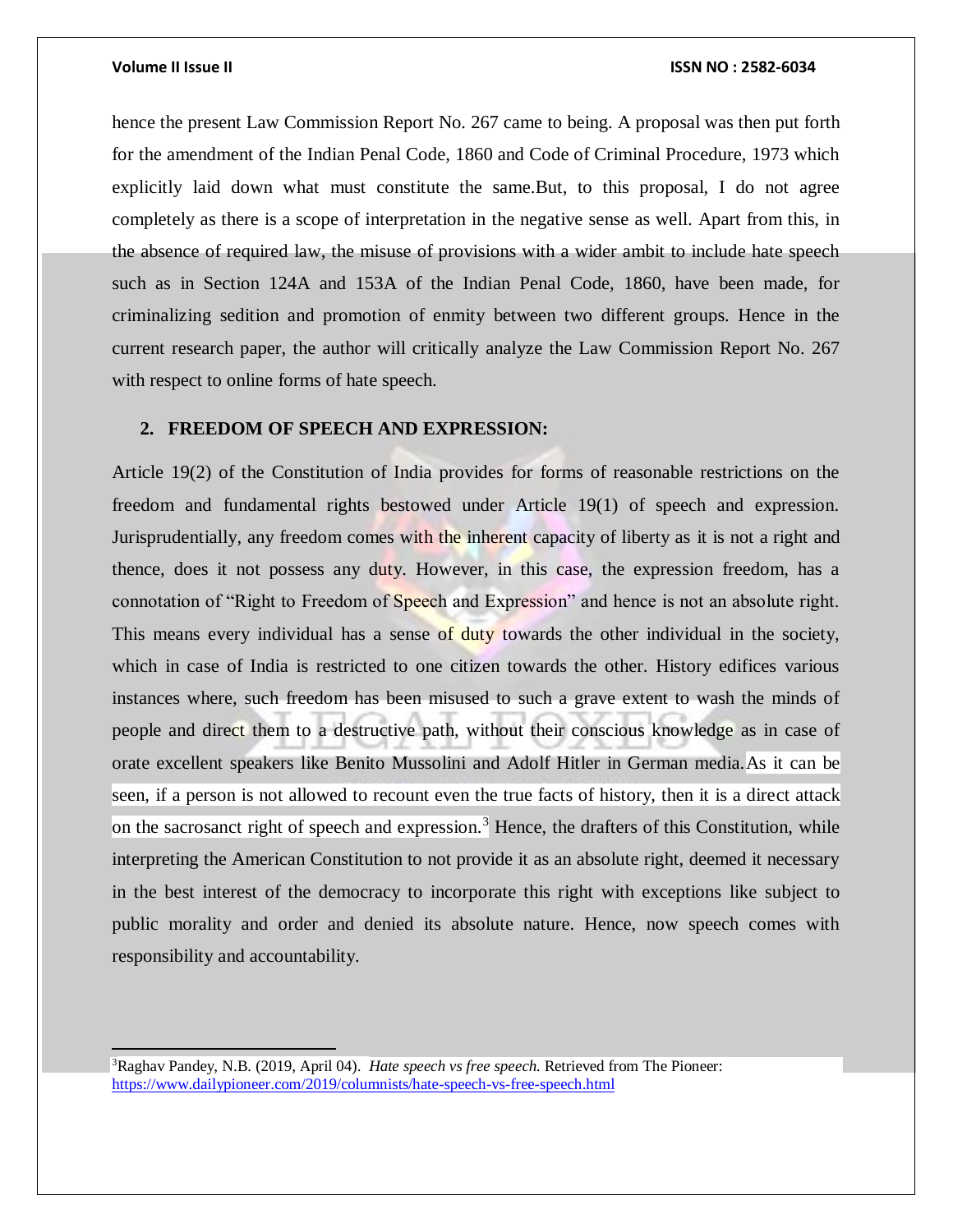## **3. JUDICIAL TREND AND THE PROBLEM OF REGULARIZING HATE SPEECH:**

Any law restricting any kind of speech is seen as an exception to the freedom of speech and expression and to that effect, hate speech is no concession. For example, post the scrapping off of Article 370, a lot of communal unrest has been experienced in the now Union Territory of Jammu and Kashmir, has attracted agitations amongst the youth who have expressed their opinions, mostly of dissent on the way the step has been taken, on online media portals, which may be seen as forms of hate speech. These thoughts spread like wild fire due to the global communication connectivity and hence, the question now arises of where a line must be drawn to differentiate between dissenting opinion and forms of hate speech.

Hence, this poses a challenge narrowing down to the question whether it must be restrained and if so, then to what extent. The assumption that a rule denying the state power to restrict speech on the basis of its content will produce the broadest possible debate is problematic as this might produce debate that is informed by the prejudices of the public<sup>4</sup> and in case of speech, being used as an instrument to relegate the defenseless. To determine what constitutes as a mere use of words or expression and what affects the tranquility, clear distinction and guidelines must be set apart. A wider ambit of these guiding principles with respect to milieu, subject to narrow interpretation is what is required at the moment to resolve conflicts between the fundamental right of the individual and societal balance. The mode of exercise, the content and the extent of abuse of freedom are important in determining the contours of permissible restrictions.<sup>5</sup>

The Law Commission Report (LCR) No. 267 enumerates plentiful legislations that in a scattered way, aim at restricting forms of hate speech and include the Indian Penal Code, 1860, Representation of People's Act, 1951, Protection of Civil Rights Act, 1955 and the list goes on. One such legislation under which the scope of regulating online forms of hate speech fell, was under Section 66 A of the Information Technology Act, 2000, which has now been termed as draconian and has been repealed. However, the author disagrees from it being in violation of the fundamental right although, it is admitted that its wide and vague terms, open to interpretation,

<sup>4</sup> Owen M. Fiss, "Why the State?" 100 Harv. L. Rev. 785 (1986-1987). Retrieved from: [https://digitalcommons.law.yale.edu/fss\\_papers/1208/](https://digitalcommons.law.yale.edu/fss_papers/1208/)

<sup>5</sup> S. Sivakumar, *Press Law and Journalists* 11 (Universal law Publishing Co. Gurgaon, 2015). Retrieved from: [https://law-all.com/index.php?route=product/product&product\\_id=4949](https://law-all.com/index.php?route=product/product&product_id=4949)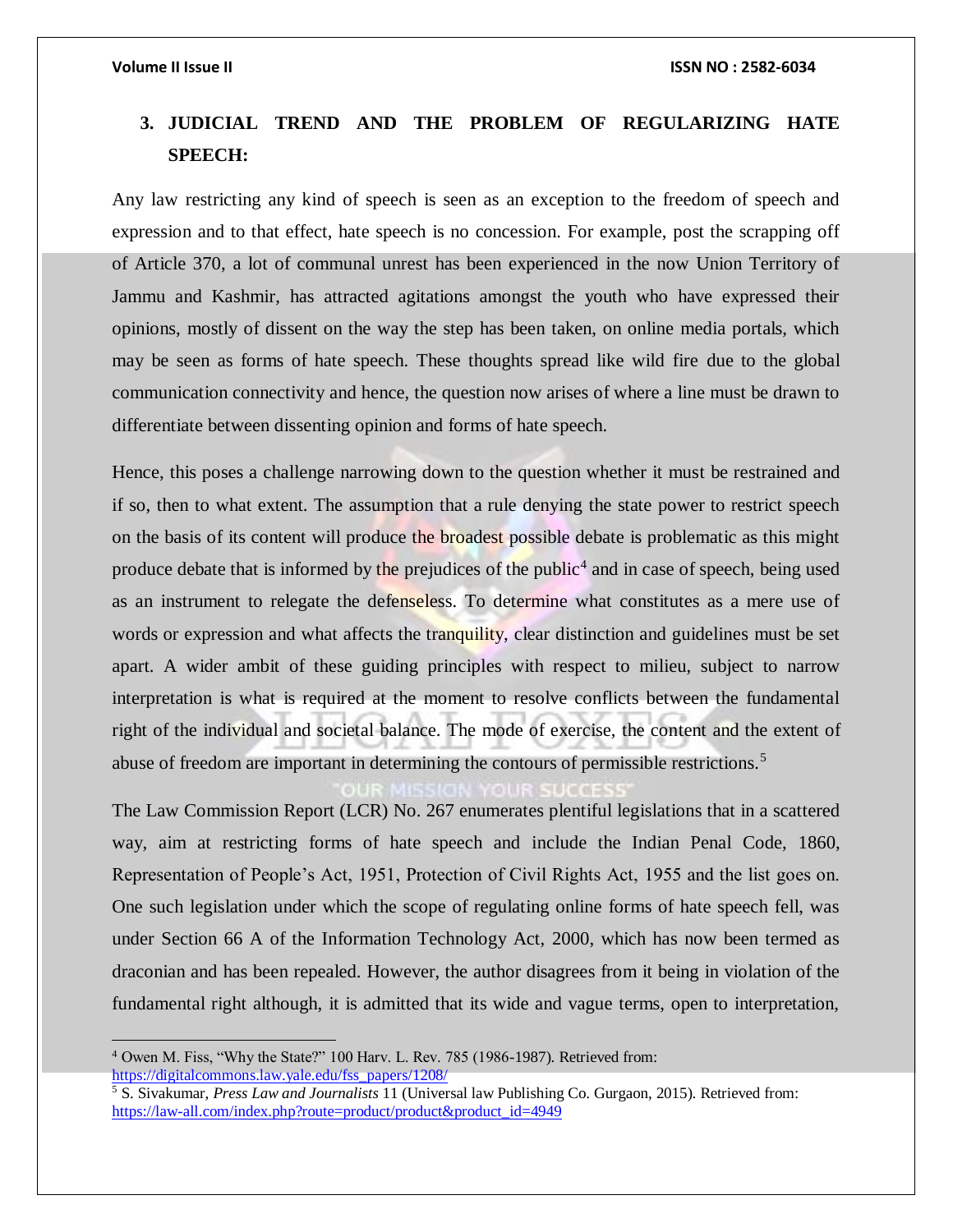were being misused by police officials and other branches of the executive to the deterrence of the people, who they are supposed to protect which included unjustified arrests, fines and imprisonments on mere expression of opinion. Speech in its essence is due to its volatile nature of being subjective, may be perceived by humans according to different notions and this is where the problem arises. A simple example of this can be, we often might use racial slangs like nigga with our friends, which is perceived by them in a friendly way as they know the intention is not to cause injury to person. Whereas if the same word is used to address an African native, it might sound very offensive to them. Hence, it is context and address based.

The position was reclaimed in India through the case of *Shreya Singhal v Union of India<sup>6</sup>* , where Section 66 A and Section 79 with Rules of the Information Technology Act, 2000 were struck down in a 52 page judgement on being violative of Article 19(1), the mere mention as objectionable and offensive used by the two girls on Facebook, for expressing their dissent on the shutting down of public services, primarily shops on the death of an eminent political figure, Shiv Sena chief, Bal Thackerayand their arrest was ordered, approved by senior police officials. However, the Supreme Courtapplied the "chilling effect" to the justification and said it would apply to not advocacy but only incitement. Black's Law Dictionary defines "chilling effect" as communication that describes a situation where a speech or conduct is suppressed by fear of penalization at the interests of an individual or a group and affects one's free speech. Another parallel case was going on in the apex court at the same time and the decision in the former, was used to influence the judgement in *Mouthshut.com v Union of India<sup>7</sup>* and *Common Cause v Union of India<sup>8</sup> .* Only the Doctrine of Severability was applied which essentially states that if a part of statue is rendered repugnant, reading into the Preamble, and the part is so severable that the rest of the statute has the power to sustain itself without that part, it will hold true if in consonance with the Preamble. However, the Court ignored the "Doctrine of Harmonious Construction" in this case which provides for reading a statute as a whole rather than interpreting it in isolation with other statutes to remove and determine its repugnancy, which can be viewed as one of the criticisms of this judgement.

### **4. HATE SPEECH AND RIGHT TO FREEDOM OF SPEECH AND EXPRESSION:**

<sup>6</sup> WP (Cr) 167/2012

<sup>7</sup> Writ Petition (Civil) of 2013

<sup>8</sup> [W.P. (C) No. 21 of 2013]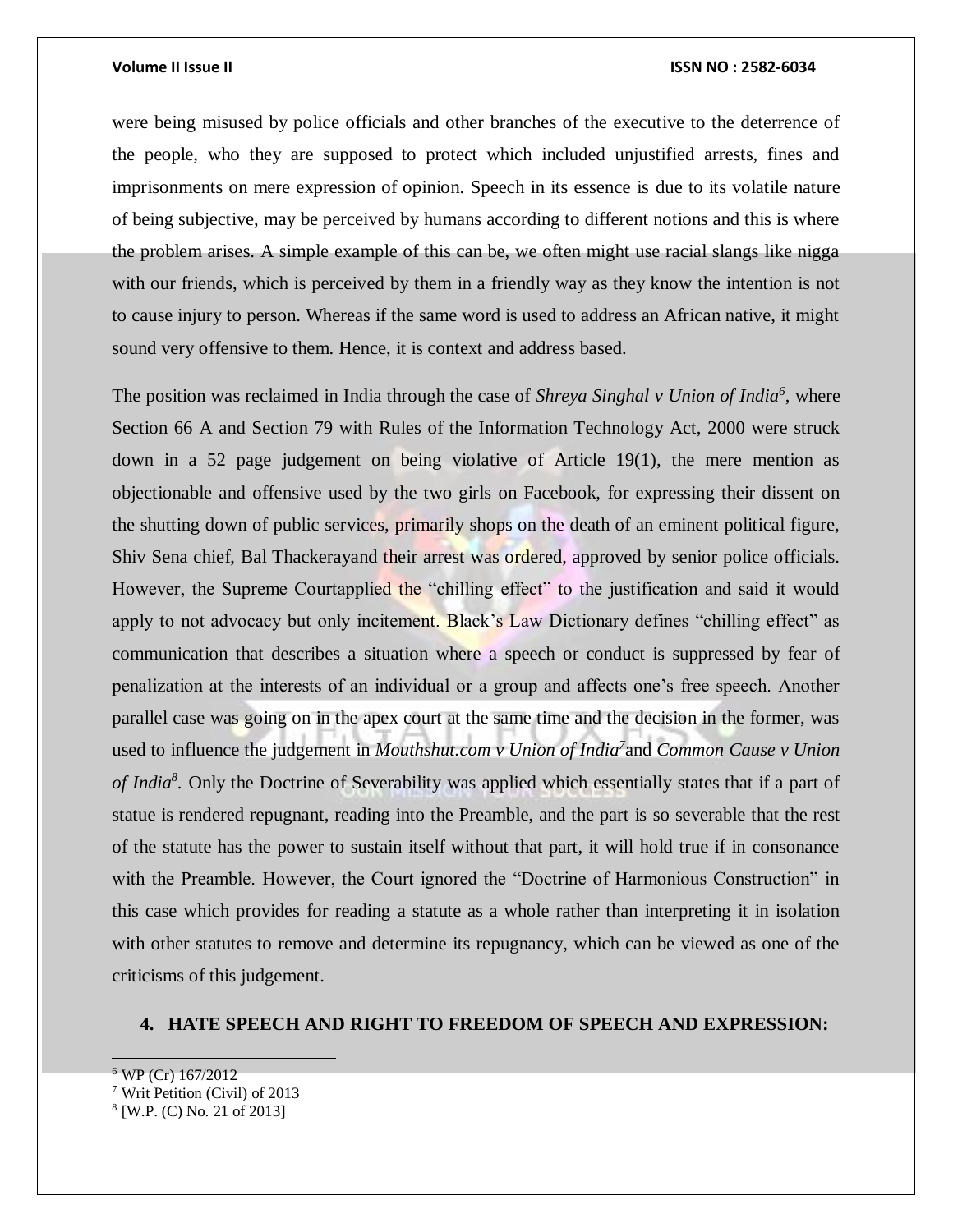Nevertheless, when it comes to online forms of hate speech know no geographical boundaries and limitations. This hence creates a lot of room for mischiefs of criminal nature, leading to extremist forms of repercussions or reactions. The utter reason for this, is the sole nature of the way internet connectivity was designed to make the world a global village. This is an open invitation for people to throwup their opinions becausethey tend to realize that it is the communication to electronic devices but whereas in reality, it involves views from millions reading or sparring through it. This is the reason people do not often realize how any piece of information that scrapes through or flashes in front of their eyes, impacts sub-consciously on their behavioral patterns, assuming all people are irrational in some way or the other. Hence, in any situation, where people maybe rational or irrational, the consequences of their acts cannot be determined definitely.If such had been the situation, the need of this research paper would not have arisen at the first instance. Considering all humans behave unreasonably on the domain where unrestricted freedom to elaborate on their emotions is provided to them, which is taken for granted by them, where a dissimilarity is required to be noted is of in the realms of personal abuse from the forms of hate speech inciting violence through remarks derogatory to a society, community or a discrete, diverse groups.

The late 2000s, the present era has seen rampant instances of racist, derogatory expressions of people mainly, which reaches every individual linked to them on social media if done on public fora media like Twitter and Facebook and personally via WhatsApp, emails, etc. mainly due to two reasons. First, the technology that we are talking about of online mass communication was not available to the people back then, when the primary mode of information dissemination was via forms of paper, including leaflets, pamphlets, newspapers and more and the print on the publication was fairly regulated by higher authorities. Second, because the present forms of data broadcasting are as stated before, more fast, rapid and one click apart, ready to be used at the tip of one's finger. Freedom of Speech and Expression does not necessitate to include the injury to other in case of a reasonable man of common prudence. To this effect, the author is presuming exceptional cases to be that of Egg Shell Skull, who may be offended on small and trivial matters. Thus, there has been an increase in racist and hate attacks on the Internet where the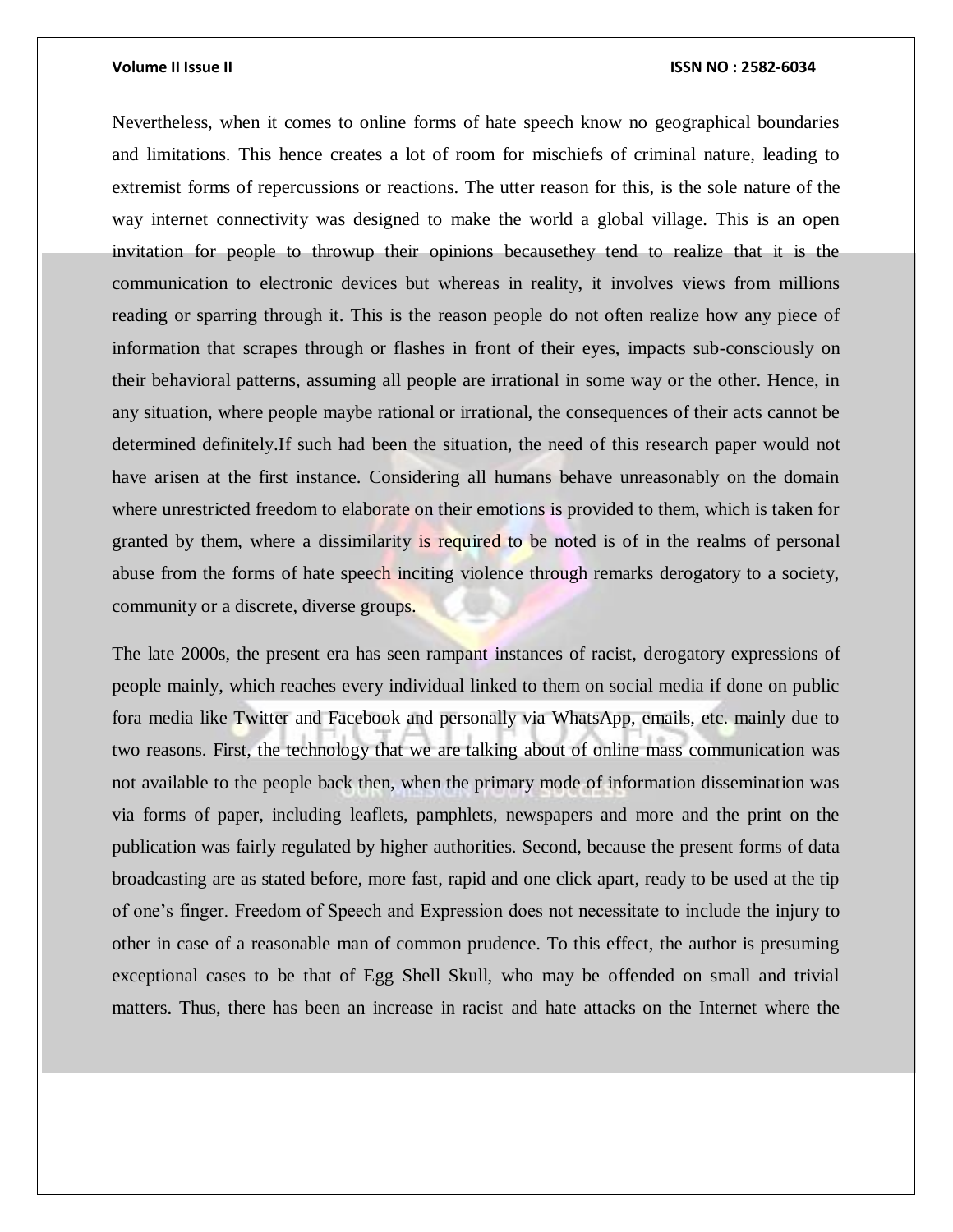### **Volume II Issue II ISSN NO : 2582-6034**

anonymity, accessibility and immediate publication of digital technology make it easier for individuals to target their victims.<sup>9</sup>

The author has identified three primary reasons for such an activity. First, the cost of information circulation is very low, which is almost negligible as compared to the audience, it is received by. Second, there is no approval required by anyone before any thought is put out in the public domain, which requires no professional consent. And lastly, the onlookers that it reaches to is very large, incalculable if on a public social media, inviting abundant of eyes to look upon. The global reach of social media also compounds the problem of seeking adequate redress for victims.<sup>10</sup>Although there are many enumerated legislations to curb the menace, but the National Crime Records Bureau(NCRB) fails to report such cases because, such a heinous crime is not recognized as offence in the Indian Penal Code, 1860 especially on social media, which was reported by an official of the bureau. The problem has increased manifold, as people have derived from their right to privacy after the *Justice K.S. Puttaswamy (Retd.) and Anr. v Union of India And Ors*.<sup>11</sup>, which is a landmarks judgement using the 'Golden Triangle' of Article 14, 19 and 21 on the subject matter, to their posts on social websites as a platform. The reasoning as deciphered is that State has no purpose to interfere in the personal sphere of an individual because its sole determination is to ensure peace, tranquility and social order in the society, ensuring all execution falls in place. However, the State must be made duty bound to ensure the delicate balance between the individual autonomy and legitimate privacy rights.

There are various reasons why there is a need for strong regulation required of online forms of hate speech, the most important being that the legislature must make sure of the social order in this public domain too as the language so construed of comments or opinions can be manipulated as a factor to incite violence, disturbing the state machinery for it calls a public law and order situation. Second, as it involves the addressor and the addressee who may not necessarily know each other, the need for respect and dignity to be maintained towards the other person, becomes essential as also mentioned in the Preamble of the Indian Constitution. This interaction may be of

<sup>9</sup> L Shaw *'Hate speech in cyberspace: Bitterness without boundaries'* (2011) 25 Notre DamejLaw, Ethics &Pub Pol'y 279 at 280. Retrieved from: <https://scholarship.law.nd.edu/ndjlepp/vol25/iss1/9/> <sup>10</sup> McGonagle op cit (nl) 433-434. Retrieved from:

[http://uir.unisa.ac.za/bitstream/handle/10500/21722/Hate%20speech%20on%20the%20Internet.pdf?sequence=1&is](http://uir.unisa.ac.za/bitstream/handle/10500/21722/Hate%20speech%20on%20the%20Internet.pdf?sequence=1&isAllowed=y) [Allowed=y](http://uir.unisa.ac.za/bitstream/handle/10500/21722/Hate%20speech%20on%20the%20Internet.pdf?sequence=1&isAllowed=y)

<sup>11</sup>Contempt Petition (Civil) No. 34 of 2018 in Writ Petition (Civil) No. 1014 of 2017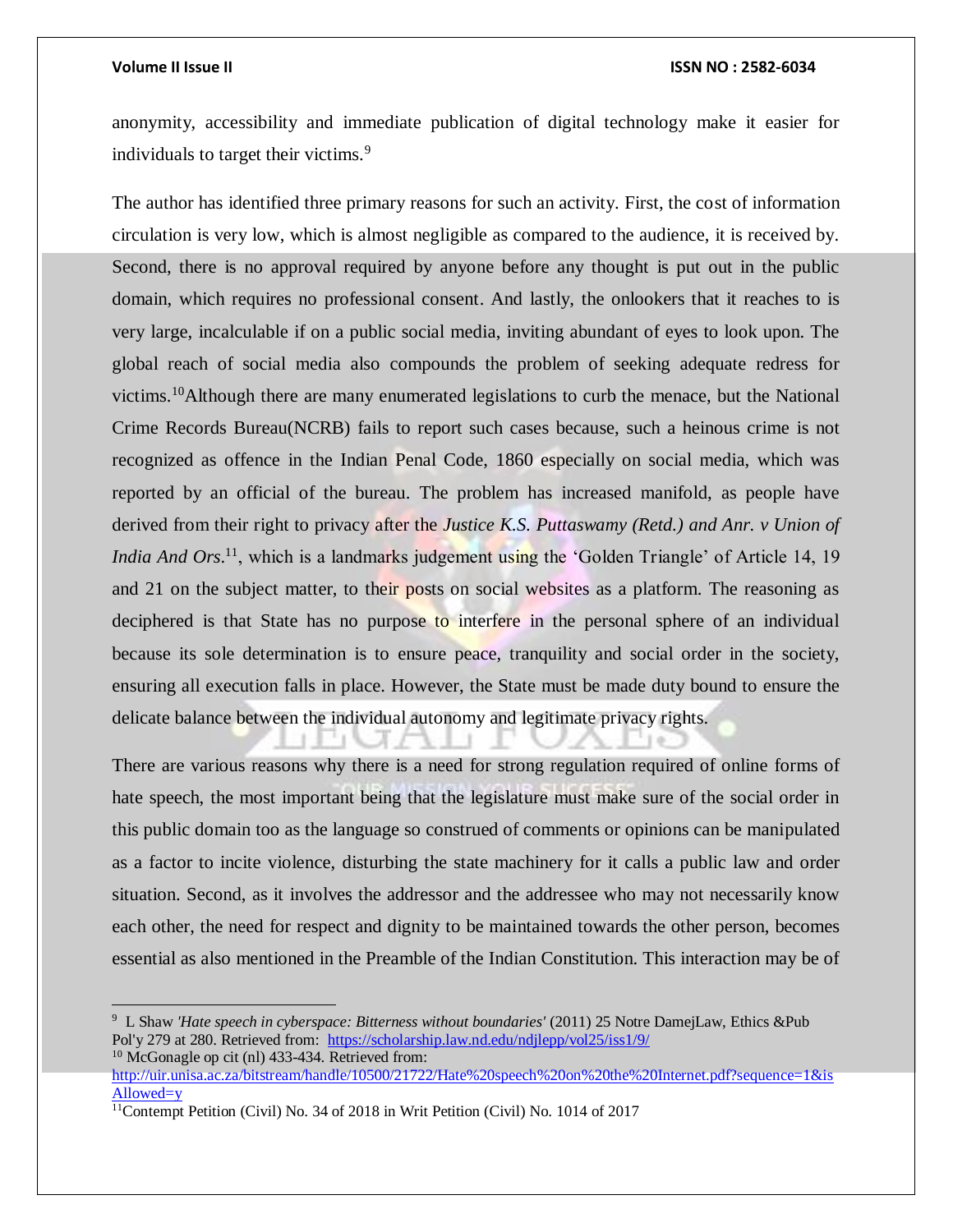personal or impersonal nature, owing to fake accounts and addressal portals and information hence given out may or may not be actually true in its essence. The speech is addressed to us 'in common with strangers' and the fact that the recipients have a 'partial non-identity with the object of address' is part of what makes speech public.<sup>12</sup>The main agenda of these laws must focus on the elements in society who write up lewd comments just to draw mere attention for the number of reposts and likes determine their importance in social space which satisfies their inner self of being recognized.However, the difficulty lies in the arena of differentiation of satire and humor from ordinary speech which the Courts must interpret for every case due to its subjective nature, depending on the context and intention of the individual. Hence, the Law Commission Report No. 267 has proposed an amendment to be introduced via The Criminal Law (Amendment) Bill, 2017 to prohibit incitement of hatred through forms of hate speech although it is only restricted to verbal forms only.

## **5. ANALYSIS OF THE "THREE PART TEST" OF LAW COMMISSION REPORT NO. 267**

The 'European Convention of Human Rights'<sup>13</sup> under Article 17 states that "The court takes into account various factors before excluding speech from protection under the Convention like, nature of remarks, dissemination and potential impact of remarks, status of targeted person, status of the author of the remarks, nature and severity of penalty imposed (to determine the proportionality of the interference) etc."<sup>14</sup>The Report lays down a "Three Part Test" for determining whether a figure of speech constitutes as hate speech or not as a standard as everything in one sense or the other may be interpreted to find itself in the realms of the same.

The first is of the "Prescription by law" which reads "This requirement is satisfied where the right is curtailed by means of a law passed through the appropriate procedures and through provisions worded in explicit and unambiguous language."<sup>15</sup> This implies that the Courts will have an option to opinionate on the right of an individual of free speech and expression. This will be done in lieu of "appropriate procedures" in due course of time. But it being subject to

 $12$  J. Baxter (ed), Speaking Out: The Female Voice in Public Contexts (Basingstoke: Palgrave Macmillan 2006). Retrieved from:<https://www.palgrave.com/gp/book/9781403994073>

<sup>&</sup>lt;sup>13</sup> 'European Convention of Human Rights', 213 UNTS 221 (1950). Retrieved from: [https://www.echr.coe.int/Documents/Convention\\_ENG.pdf](https://www.echr.coe.int/Documents/Convention_ENG.pdf)

 $14$  Ibid. 12

<sup>15</sup> Law Commission Report No. 267. Retrieved from[:http://lawcommissionofindia.nic.in/reports/Report267.pdf](http://lawcommissionofindia.nic.in/reports/Report267.pdf)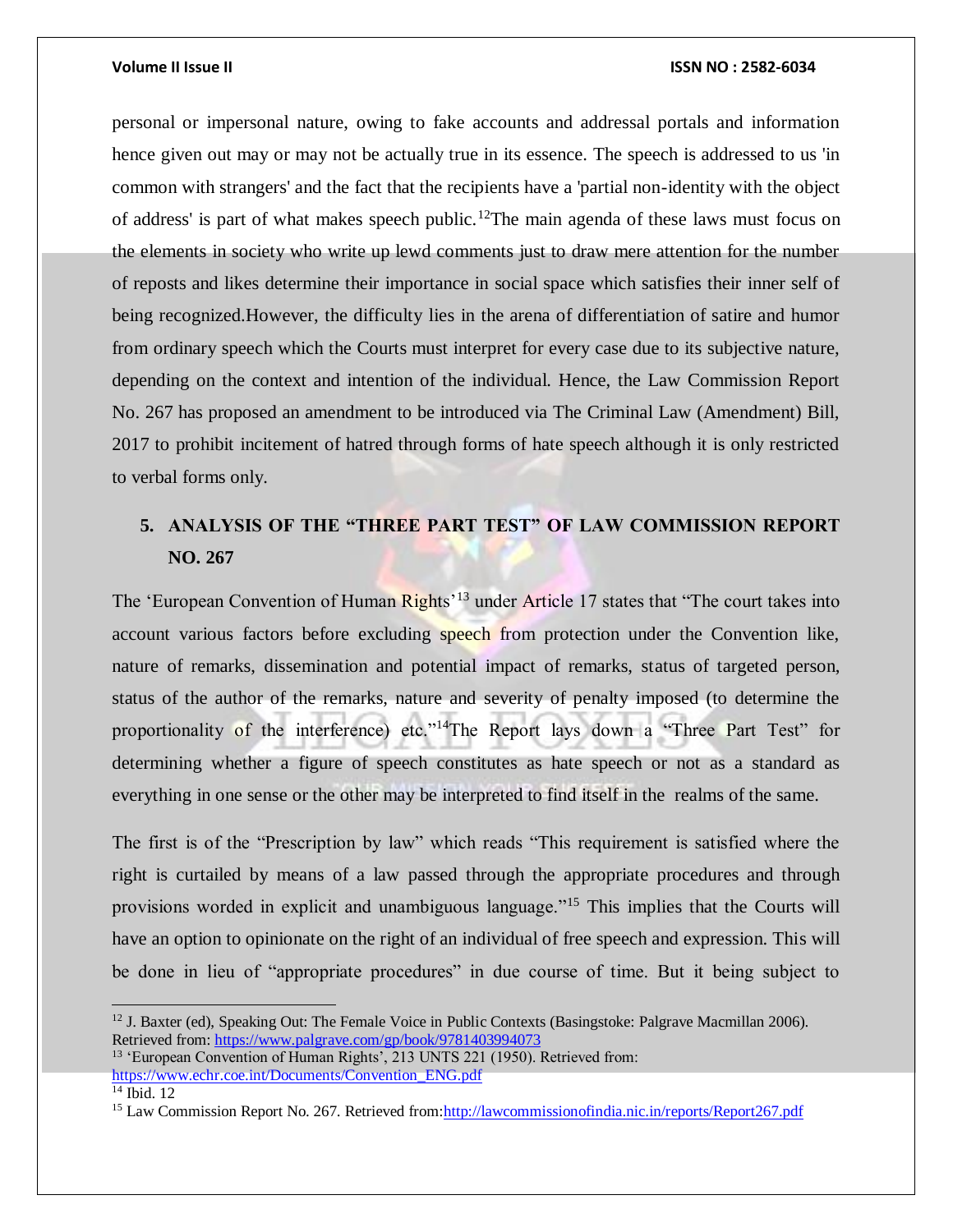interpretation, brings in a lot of scope for ambiguity as a counter argument. However, the solution can be traced back to the doctrine of separation of powers enshrined by the Fathers of the Indian Constitution between the legislative, judiciary and executive. When either the legislature deviates from its path of reasonableness to provide for such procedures, the judiciary will cross verify isdependent on the cases that come to the forefront and analyze the practical repercussions of the same in India. When the judiciary deviates from its path, in certain cases, it can subject its decisions to judicial review in this context and the legislature can direct it to do so.

The second test laid down is of "Legitimate aims". The suggestion of this test has been left open ended and vague and the Law Commission Report only mentions "The measure must directly satisfy a legitimate aim<sup>"16</sup> the author does not deem it to be an appropriate test to determine hate speech especially on online platforms as the State or the judiciary cannot sufficiently determine the aims or intentions of an individual with which the act was done. There may be many conditions that would have led to such an act including grave and sudden provocation, intoxication, insanity, minority, etc., which would have to be exempted from such an act. This would in turn mean, the defense is also ready to be taken, which defeats the purpose of this law if it comes into existence. Only in very obvious cases *prima facie* can the motive and intention of an individual be considered but then the burden of proof on the prosecution, makes it very difficult to prove the same and ends up victimizing the victim even more. The court demands concrete evidence to convict a person of an offence, but if the "legitimate aim" test is applied, it would be impractical to establish the same. This would alienate him from the idea of justice, equity and good conscience, which is to be ensured by the State and does no good to his cause. Hence, according to the author, the "legitimate aim" test would not hold any value on practical grounds.

The third segment of the "Three Part Test" is the "Necessity and Proportionality" rule which essentially states "The measure must be necessary to achieve its stated aim and must be proportionate to the harm that it attempts to prevent or redress. The standard of proportionality in this context has also been understood to include a requirement for minimum impairment of the right being restricted, i.e., the restriction must not do any more damage to the right than is

16*Id. at* 14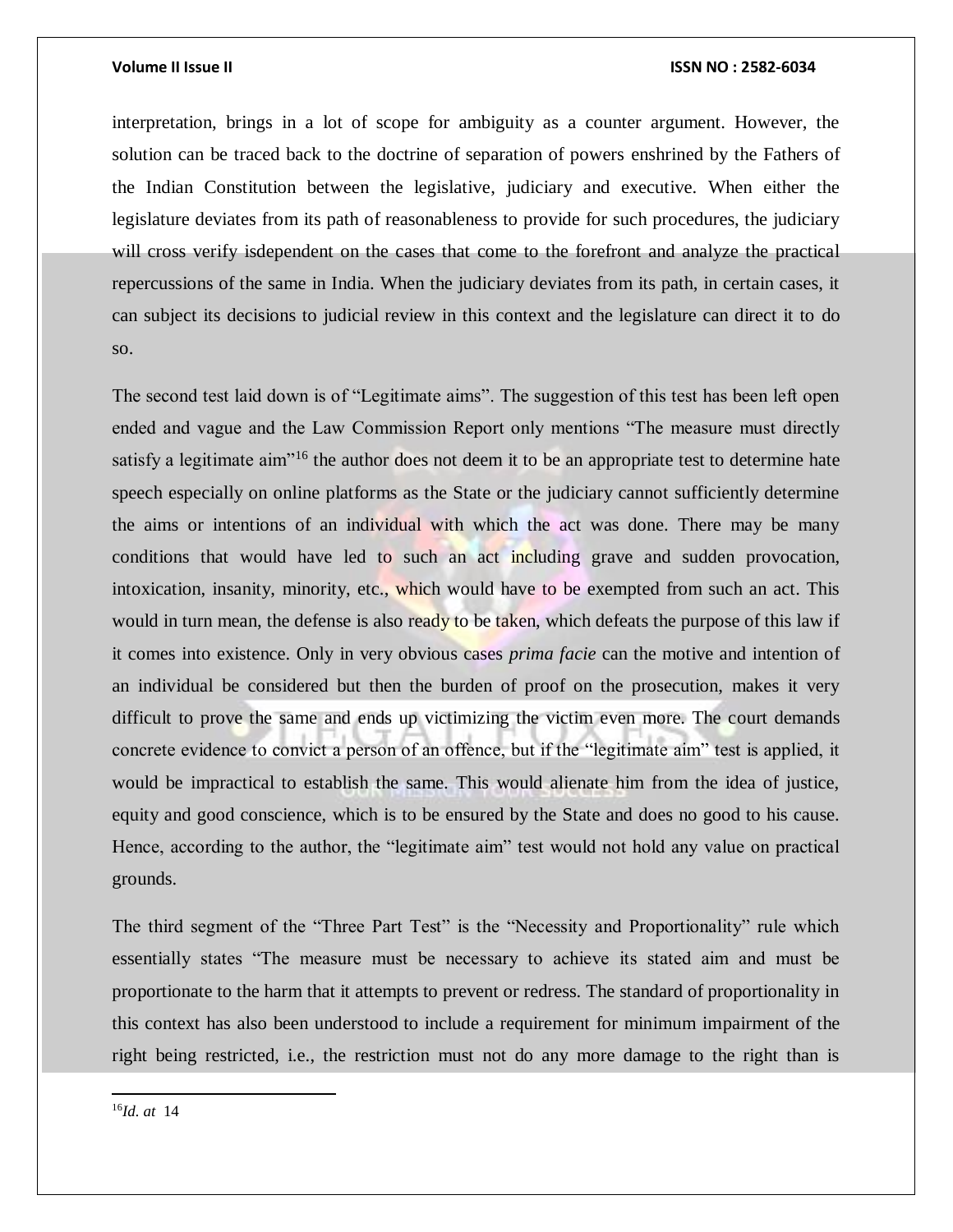absolutely necessary to meet its aim."<sup>17</sup> This is rather a more of a hysterical suggestion that the Law Commission has provided for very simple reason. It states that the necessity of the statement made by a person must be evaluated in the first part. This means that the Courts while deciding a case, must go into the complete background, the psychology and the mental elements of the person before deciding a case which in a country like India is highly impractical. This would not only waste the time of the court to end up giving non conclusive objectives but also, exhaust the resources of the State machinery, whichmay be redirected towards rehabilitation of other criminals or offenders. To look into the psychology of necessitating any statement is not the job of the Courts to look into and the mental element of every individual is very different from another. Hence, this in the opinion of the author, will only play an instrumental part in wasting the time, energy and resources of the state and nothing else.

The second part of this test aims at proportionality element of the statement made. This again is a very improbable assumption to make and there is no established test to regulate the proportionality of a statement made to another. If in this scenario, the "Egg Shell Skull" test is applied, it is impossible to convict the offenders making derogatory remarks to the such sensitive people. A casual conversion by this test can be made to aggravate into an offensive one and the Courts will be forced to convict the not so serious offenders as well. The question lies in the statement that in cases where the statements made online are a continuation of a previous transaction. The first part of the statement may seem to be well-lit and made in good faith but then the second part of the same statement or in the same course of transaction of the statement being made, may seem to be offensive to the person and vice versa. It is in these cases that the convictions under this test will become implausible and unconvincing. If such a test is considered to determine the offences, the need of the legislation would not be approved and defeats the whole purpose of bringing in a new statue or amendment to consider the issue raised at hand. When the right in this context is restricted, the duty on the other person is also restricted which in a democracy, must not be done to the citizens to restrict their rights. Standard of minimum impairment cannot be ascertained in any way as due regard to the rampant exercise of right to freedom of speech and expression guaranteed under Article 19 (a) of the Constitution. Hence, according to the author, this test also in its strict interpretation cannot be applied to the

17Supra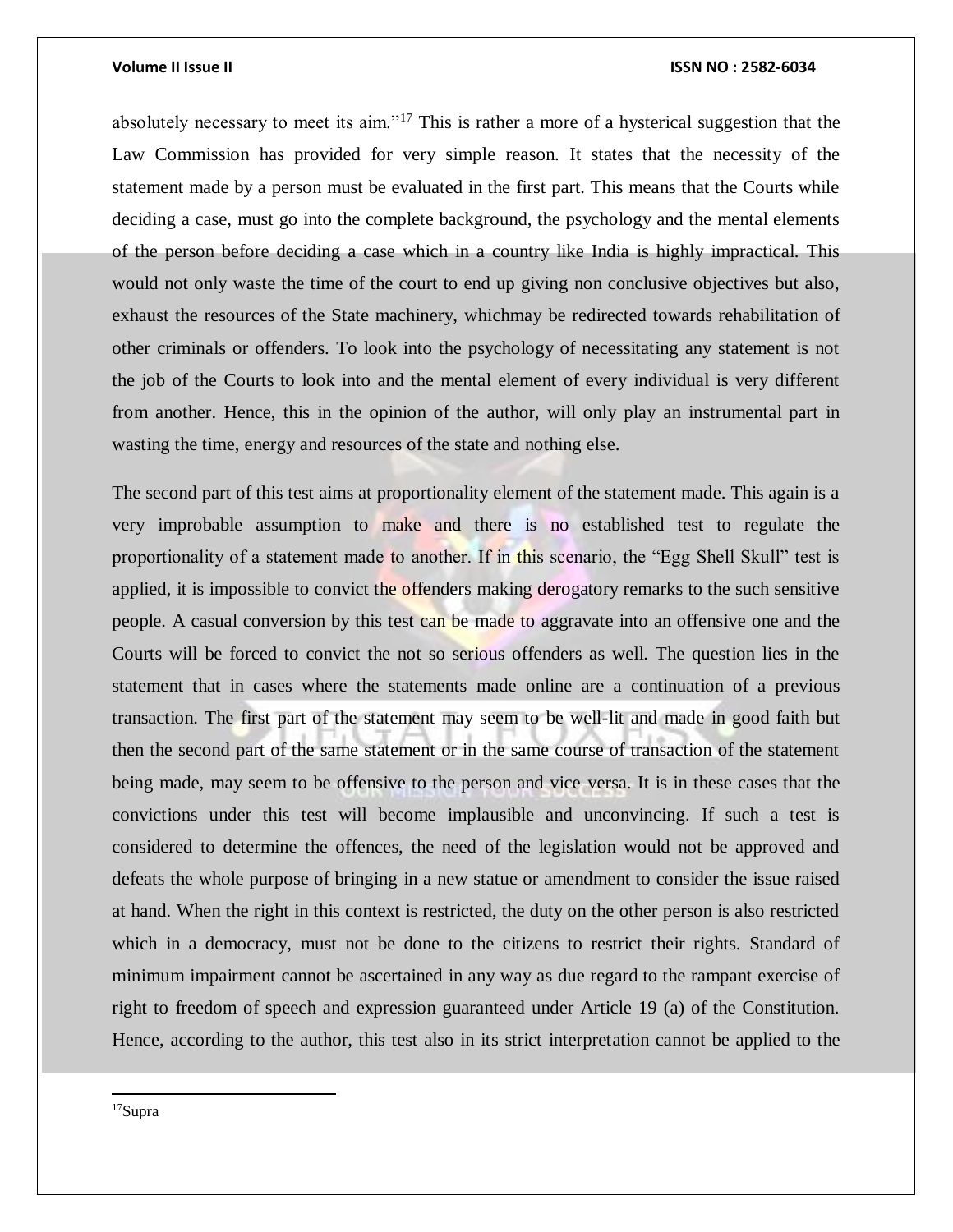current situation in India or anywhere in the world due to the diverse nature of the internet global networking. Incitement to violence cannot be the sole test for determining whether a speech amounts to hate speech or not.<sup>18</sup> A very recent example can be taken of the LGBTQIA+ community where some members of the community took offence when they were addressed as he/she and him/her and they claimed that they would not want to be recognized as either one of them and using of these words to address them, would amount to act of hate speech against them and hence they filed a case in court. The matter is still sub judicia and the courts have entered the dominions of looking into the jurisprudence behind the same. if such a situation arises in a relatively fresh democracy lie India to determine hate speech or not, a mockery of the Indian Judicial System will flourish as the legislature has not yet settled the law in question.

### **6. SUGGESTIONS AND CONCLUSION:**

In a nutshell, the author would conclude that the Internet provides an avenue for individuals to resort to racist and xenophobic propaganda due to its flexibility and anonymity, with the result that it is often complex and difficult to monitor extremist sites online.<sup>19</sup> A mere suggestion by the Law Commission given on the direction of the Supreme Court of India will not help to resolve the problem by only listing out the suggestions and amendment which may be applicable without a well-planned initiative for execution of the same.

The author will suggest a proper amendment of the repealed Section 66A of the Information Technology Act, 2000, in a narrower and clear way to the aid of the judiciary. Proper authoritative and indicative list must be put out of what kinds and phrases would constitute verbal hate speech and online hate speech to make the distinction easier for people, for who essentially these laws are meant. The vague nature of the repealedsection must be altered in scope to tailor the existing needs in the country. The government agency of Ministry of Information and Broadcasting must be given the authority to block, restrict and report online hate speech which may in their opinion amount to grave violations of individual's right and temporarily or permanently aim at affecting public order or tranquility. However, this power must be bestowed upon the Nodal Officers in each district and it must be made mandatory for

<sup>18</sup>*Ibid* 16

 $\overline{a}$ 

<sup>19</sup> Wolf op cit (n6) 13; Thomas and Loader op cit (n3) 249. Retrieved from:

[http://uir.unisa.ac.za/bitstream/handle/10500/21722/Hate%20speech%20on%20the%20Internet.pdf?sequence=1&is](http://uir.unisa.ac.za/bitstream/handle/10500/21722/Hate%20speech%20on%20the%20Internet.pdf?sequence=1&isAllowed=y) [Allowed=y](http://uir.unisa.ac.za/bitstream/handle/10500/21722/Hate%20speech%20on%20the%20Internet.pdf?sequence=1&isAllowed=y)